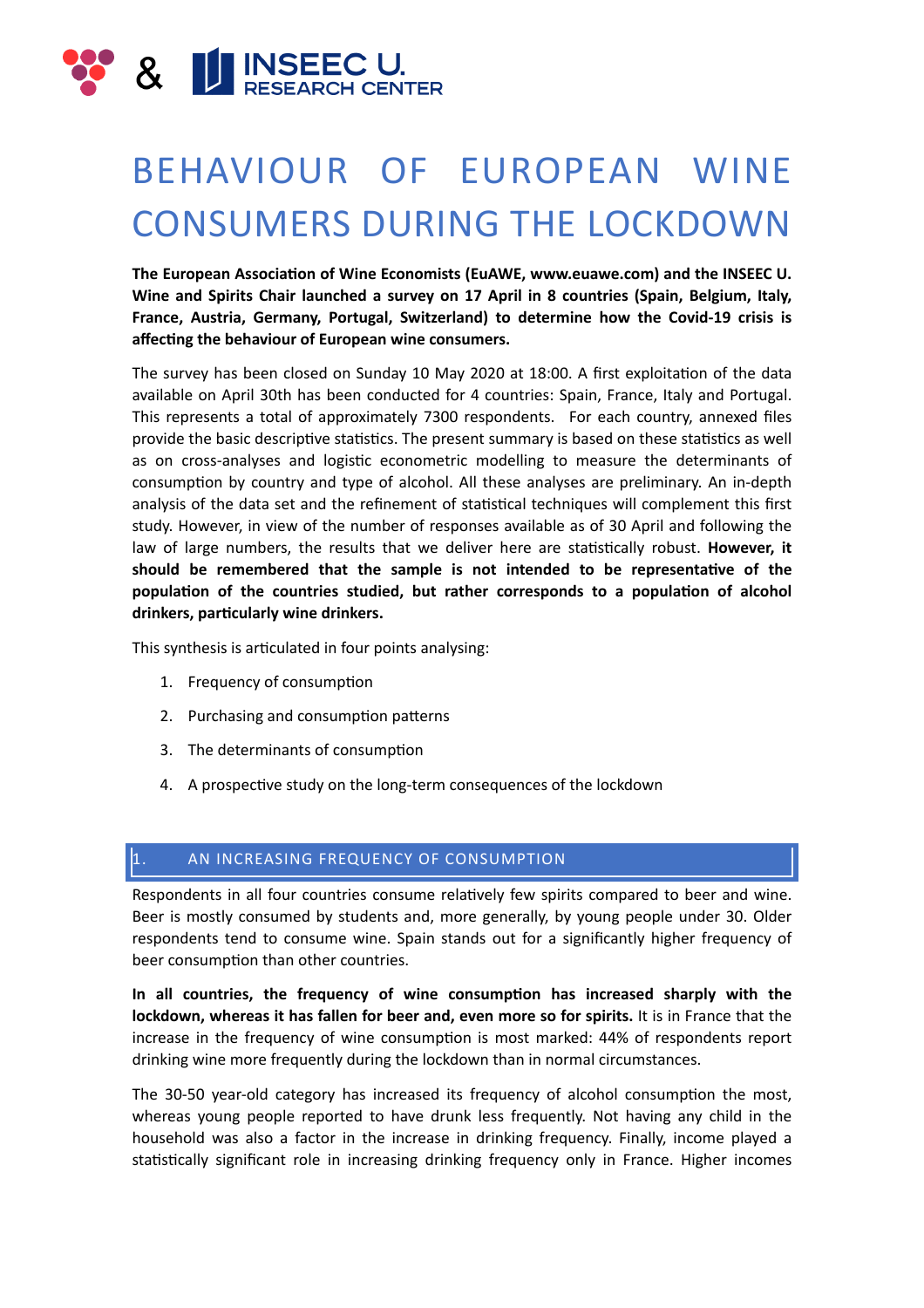were associated with a higher frequency of wine consumption, while lower incomes increased the frequency of beer consumption.

## 2. MODIFIED PURCHASING AND CONSUMPTION PATTERNS

Respondents **spent less overall** on alcohol, particularly on spirits. The average purchase price of wine decreased significantly.

Supermarkets remain the main distribution channel. Most of the other distribution channels experienced a severe decline. Two supply vectors have gained ground during the lockdown:

- Online purchasing: with more than 80% of respondents not using this channel, we cannot speak of "amazonisation" of wine consumption. However, 8.3% of Italians bought wine for the first time on the Internet, as did 6.6% of Spaniards, 5.2% of Portuguese, and 4.6% of French.

- Self-supply: **destocking has been the main vector for increasing the frequency of wine consumption.** Personal cellars have become the second most important source of wine supply after supermarkets.

Forms of consumption involving people outside the family have logically collapsed. Two facts single the lockdown out:

- The significant increase in wine consumption by people drinking alone, especially among men with modest incomes and unemployed.

- **The explosion of the phenomenon of digital aperitifs**. This strong emergence of digital aperitifs is spectacular among young Italians, especially students, and among the French, especially the 30 to 50 years old in urban areas with comfortable incomes. Nearly half of the French respondents declared that they practiced this form of aperitif.

Young people and urban dwellers working in the tertiary sector tend to drink wine quickly after purchase. One possible interpretation is linked to the probably poor conditions of storage (lack of space, of a cellar for conservation) and culture difference for the younger ones.

French people in general are more likely than others to keep their wine before drinking it. especially in households with two or more children. This tendency has allowed them to consume themselves even more than others during the lockdown.

# 3. ANXIETY, PRECARIOUSNESS, BUT ALSO TASTE AND DIGITAL AS CONSUMPTION ACCELERATOR

When the determinants of increased drinking frequency in different types of alcohol are studied econometrically, several statistically significant factors emerge.

A key feature of the lockdown is that the anxiety generated by the pandemic is a factor associated with increased consumption of all alcoholic beverages in all countries. More than fear of the virus itself, respondents express a very strong fear for the economic consequences of the health crisis. This "economic" anxiety has a particular impact on the increased frequency of alcohol consumption.

The smaller the size of the household, especially being alone or without children, the greater the tendency to drink alcohol more frequently during the lockdown. Being an unemployed man increases the likelihood of drinking spirits more frequently. Lower incomes are associated in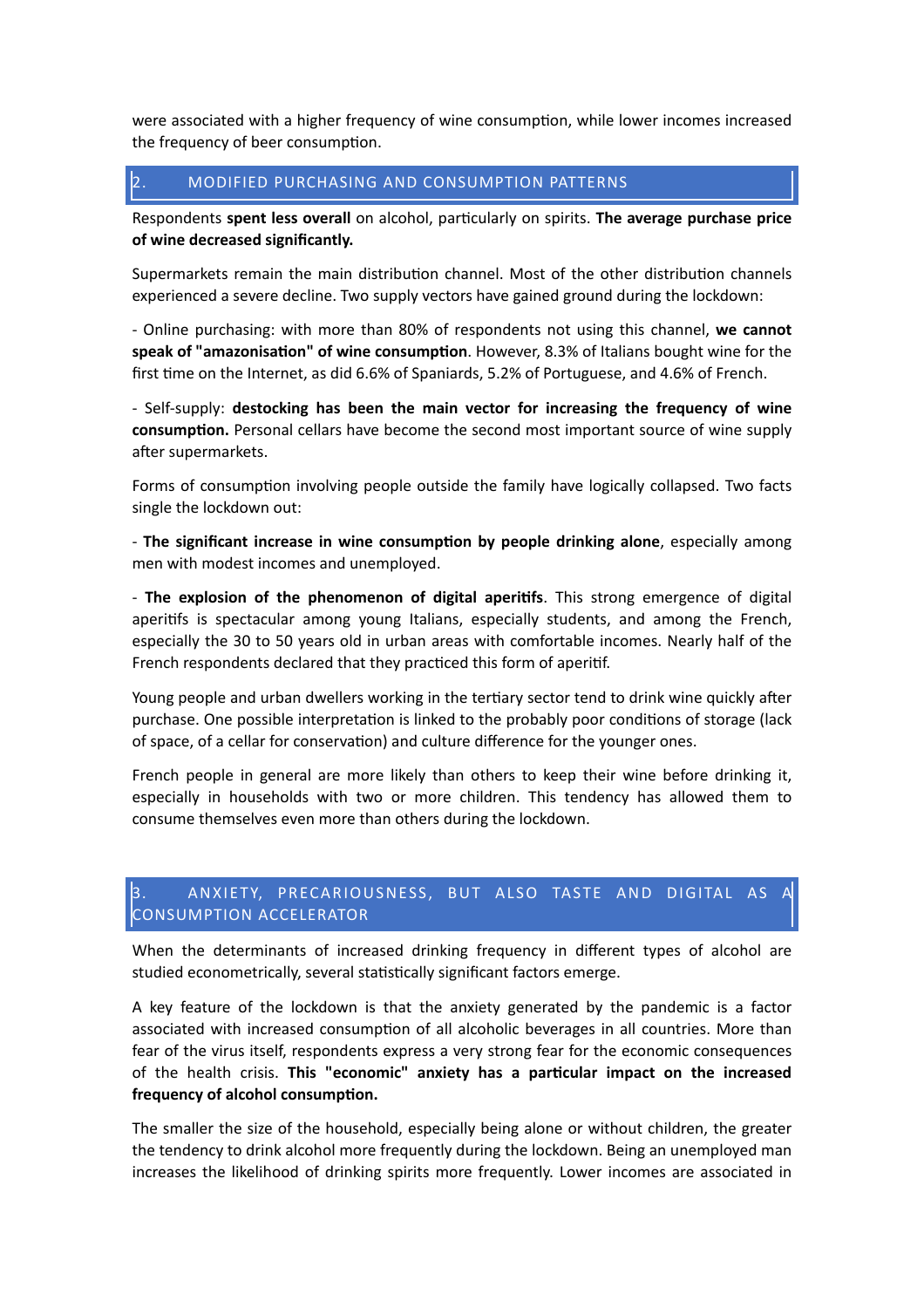France with an increase in the frequency of beer consumption. In short, various factors of precariousness, such as loneliness, unemployment and low income can be related to an increase in drinking frequency.

In particular, the frequency of wine consumption has increased among those who drink for more personal reasons (I like the taste, wine relaxes me) than for social reasons (sharing with friends, collective tastings). The frequency of drinking for the latter (socialisation reasons) tended logically to decrease or stagnate. The lockdown has therefore made those who like wine for wine's sake drink more frequently than others.

In all countries, the phenomenon of digital aperitifs is associated with a significant increase in the frequency of consumption of all alcohols.

Finally, the fact of having received offers from winemakers or wine merchant websites is associated with a significant increase in consumption. This may be related to purchases delivered by producers/merchants (in the 'other' purchases in the survey), implying successful marketing by these producers/merchants.

## 4. A PERIOD THAT WILL LEAVE MULTIPLE TRACES?

In a prospective logic, the survey raises questions about future consumption and purchasing trends and provides some possible answers.

Around 70% of respondents believe that it is necessary to favour the purchase of local wine in this period of crisis. This proportion echoes a general demand from the population following this health crisis to turn to short circuits in the food industry. Local purchasing could be a groundswell in the post-covid world. This has two implications for producers: relearn how to seduce and welcome local buyers, but also anticipate reduced export opportunities.

**Three-quarters of respondents think they will no longer organise any online aperitif after the** lockdown, so 25% of respondents who have participated in this type of aperitif would like to continue. Will this form of consumption survive the lockdown? Will it continue as a minority practice but perhaps important among young people? The survey does not make it possible to decide. But this new practice raises many questions in terms of marketing, sales and services for alcohol merchants.

Does the increase in the frequency of alcohol consumption among people in precarious situations raise the question of the **development of a stronger risk of addiction for this fragile population?** It is not possible to answer this question. On the one hand because we are measuring a frequency of consumption and not a quantity consumed (one can drink more often but less in the end). On the other hand, because we do not know what was consumed in bars and restaurants before the lockdown. Has the increase in domestic frequency more than compensated for the decrease in consumption on-trade?

Does the high consumption of wine held in personal cellars suggest a **reconstitution of the stocks emptied during the lockdown?** It is possible to anticipate a rebound in purchases of more expensive wines (wines for laving down) than those purchased during the lockdown in the coming weeks.

METHODOLOGICAL REMARKS: